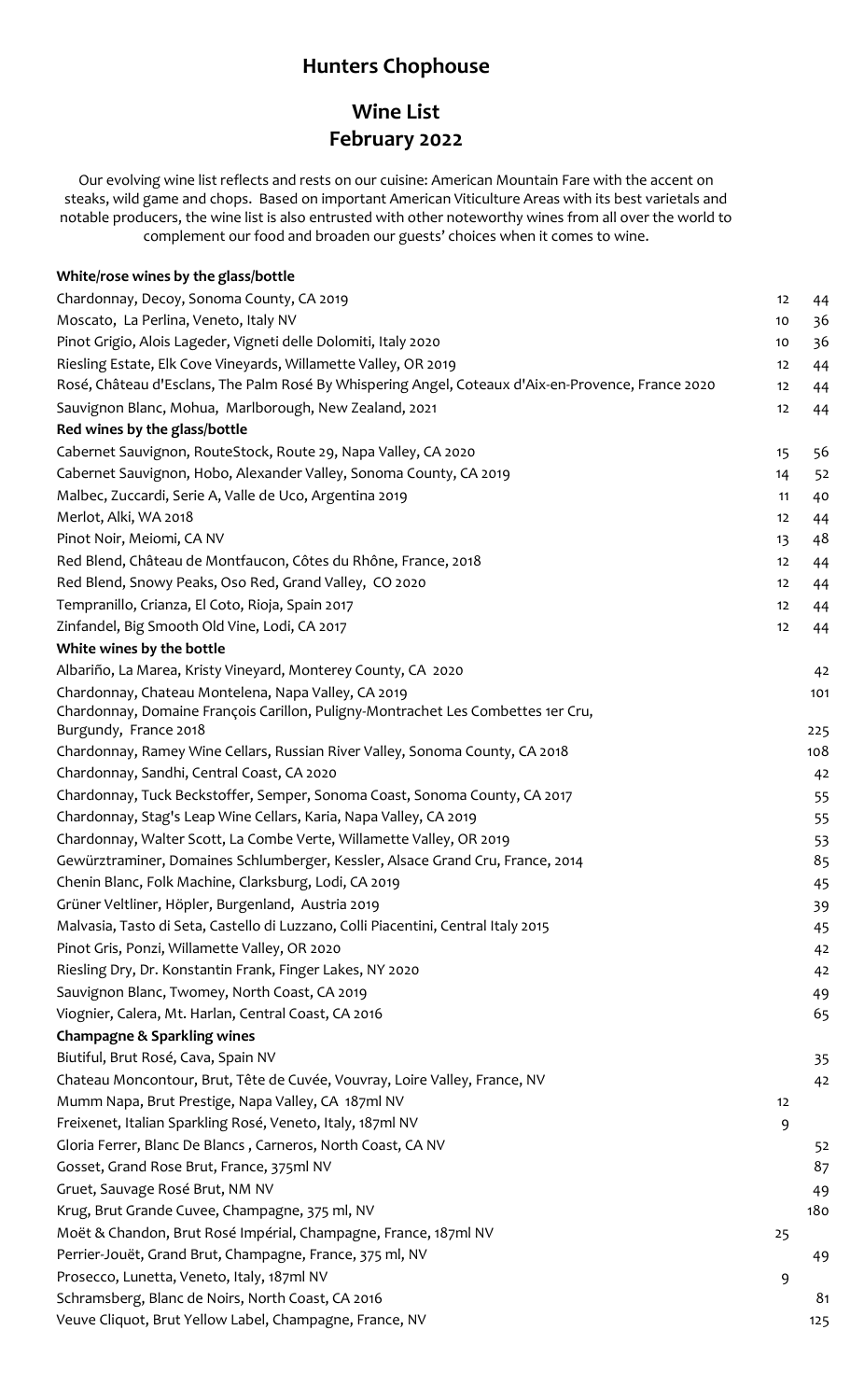| <b>Dessert wines</b>                                                                           |          |     |
|------------------------------------------------------------------------------------------------|----------|-----|
| Sauternes, Château Rieussec, Carmes De Rieussec, Bordeaux, France, 2018 375 ml                 |          | 45  |
| Tawny Port, Sandeman, 10yr, Porto, Portugal NV                                                 | 13       |     |
| Tawny Port, Sandeman, 20yr, Porto, Portugal NV                                                 | 18       |     |
| Tawny Port, Sandeman, 30yr, Porto, Portugal NV                                                 | 28       |     |
| Vintage Port, Dow's, Porto, Portugal, 375ml 2017                                               |          | 103 |
| Vintage Port, Grahams, Porto, Portugal, 375ml 2011                                             |          | 115 |
| Madeira, Blandy's, Malmsey, Colheita 2004 500ml                                                | $8$ /oz. |     |
| Pedro Ximénez, La Ina, Viña 25, Jerez-Xeres-Sherry, Spain, NV                                  | $5$ /oz. |     |
| Tokaji Aszú 6 Puttonyos, Tokaj-Hétszőlő, Tokaji Aszú, Hungary, 2008 500ml                      |          | 120 |
| Red wines by the bottle                                                                        |          |     |
| Aglianico, Cantina di Venosa, Verbo, Aglianico del Vulture, Basilicata, Italy 2018             |          | 44  |
| Barbaresco, Luigi Volghera, Neive, Piedmont, Italy 2014                                        |          | 67  |
| Barolo, Bric Cenciurio, Pittatore, Piedmont, Italy 2015                                        |          | 115 |
| Brunello di Montalcino, Donatella Cinelli Colombini, Tuscany, Italy 2015                       |          | 110 |
| Cabernet Franc, The Infinite Monkey Theorem, CO 2018                                           |          | 45  |
| Cabernet Sauvignon, Antica, Atlas Peak, Napa Valley, CA 2016                                   |          | 110 |
| Cabernet Sauvignon, Aperture Cellars, Alexander Valley, Sonoma County, CA 2018                 |          | 105 |
| Cabernet Sauvignon, Austin Hope, Paso Robles, CA 2019                                          |          | 90  |
| Cabernet Sauvignon, Browne, Columbia Valley, WA 2018                                           |          | 70  |
| Cabernet Sauvignon, Canvasback, Red Mountain, WA 2017                                          |          | 68  |
| Cabernet Sauvignon, Charles Krug, Napa Valley, CA 2018                                         |          | 70  |
| Cabernet Sauvignon, Cliff Lede, Stags Leap, Napa Valley, CA 2018                               |          | 125 |
| Cabernet Sauvignon, Clos du Val, Estate Napa Valley, CA 2018                                   |          | 85  |
| Cabernet Sauvignon, Daou, Paso Robles, CA 2019                                                 |          |     |
|                                                                                                |          | 48  |
| Cabernet Sauvignon, Dunn Vineyards, Howell Mountain, Napa Valley, CA 2016                      |          | 260 |
| Cabernet Sauvignon, Favia, Oakville, Napa Valley, CA 2018                                      |          | 393 |
| Cabernet Sauvignon, Heitz Cellar, Martha's Vineyard, Oakville, Napa Valley, CA 2015            |          | 425 |
| Cabernet Sauvignon, Inglenook, Rutherford, Napa CA 2014                                        |          | 140 |
| Cabernet Sauvignon, Jordan, Alexander Valley, Sonoma County, CA 2017                           |          | 102 |
| Cabernet Sauvignon, Leonetti Cellar, Walla Walla Valley, WA 2016                               |          | 175 |
| Cabernet Sauvignon, Quilceda Creek, Columbia Valley, WA 2016                                   |          | 340 |
| Cabernet Sauvignon, Quilceda Creek, Columbia Valley, WA 2017                                   |          | 325 |
| Cabernet Sauvignon, Recanati, Reserve, Galilee, Israel, 2018                                   |          | 55  |
| Cabernet Sauvignon, Shafer Vineyards, One Point Five, Stags Leap, Napa Valley, CA 2018         |          | 160 |
| Cabernet Sauvignon, Silver Oak, Alexander Valley, Sonoma County, CA 2017                       |          | 150 |
| Cabernet Sauvignon, Spottswoode, St. Helena, Napa Valley, CA 2017                              |          | 382 |
| Cabernet Sauvignon, Star Lane, Happy Canyon, Santa Barbara, CA 2017                            |          | 90  |
| Cabernet Sauvignon, Steele Wines, Red Hills Lake County, CA 2016                               |          | 48  |
| Carignan, Martha Stoumen, Ricetti Vineyard, Mendocino County, CA 2019                          |          | 54  |
| Chianti Classico Riserva, Fèlsina, Rancia, Tuscany, Itay, 2017                                 |          | 98  |
| Corvina, Cesari, Jèma, Veneto, Italy, 2015                                                     |          | 85  |
| Gamay Noir, Jolie Laide, Barsotti Vineyard, El Dorado, Sierra Foothills, CA 2020               |          | 54  |
| Grenache, A Tribute to Grace, Santa Barbara Highlands Vineyard, Santa Barbara County, CA 2019  |          | 75  |
| Malbec, Bodega Colomé, Valle Calchaquí, Salta, Argentina 2018                                  |          | 51  |
| Malbec, Viña Cobos, Bramare, Luján de Cuyo, Mendoza, Argentina 2019                            |          | 80  |
| Merlot, Duckhorn, Napa, CA 2018                                                                |          | 85  |
| Merlot, Gundlach Bundschu, Sonoma Valley, Sonoma County, CA 2018                               |          | 59  |
| Merlot, Silverado Vineyards, Mt. George Vineyard, Coombsville, Napa, CA 2018                   |          | 61  |
| Merlot, The Winery at Holy Cross Abbey, CO 2017                                                |          | 52  |
| Norton, Chrysalis Vineyards, Locksley Reserve, VA 2018                                         |          | 85  |
| Petite Sirah, Chronic Cellars, Suite Petite, Paso Robles, CA 2019                              |          | 39  |
| Pinot Noir, Antiquum Farm, Juel, Willamette Valley, OR 2019                                    |          | 90  |
| Pinot Noir, Au Bon Climat, Santa Barbara County, CA 2018                                       |          | 45  |
| Pinot Noir, Bergström, Le Pré du Col Vineyard, Ribbon Ridge, Willamette Valley, OR 2018        |          | 135 |
| Pinot Noir, Bouchard Père & Fils, Beaune du Château, Beaune Premier Cru, Burgundy, France 2017 |          | 78  |
| Pinot Noir, Domaine Serene, Evenstad Reserve, Willamette Valley, OR 2017                       |          | 139 |
| Pinot Noir, Elouan, OR 2018                                                                    |          | 47  |
| Pinot Noir, Littorai, Savoy Vineyard, Anderson Valley, CA 2019                                 |          | 123 |
|                                                                                                |          |     |